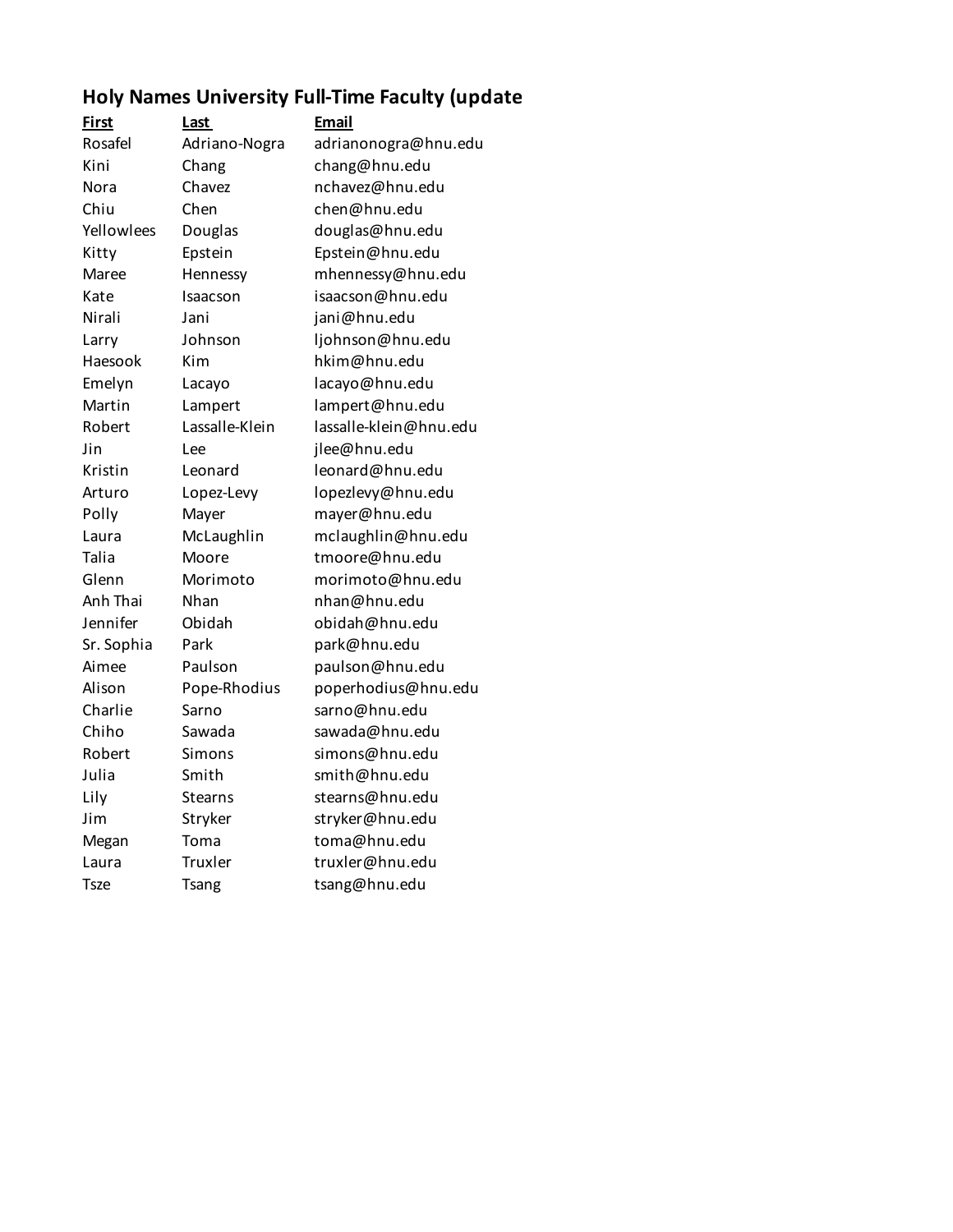## **d February 2022)**

## **Department**

School of Science, Allied Health and Nursing School of Business and Applied Social Sciences School of Science, Allied Health and Nursing School of Business and Applied Social Sciences School of Business and Applied Social Sciences School of Education School of Education School of Business and Applied Social Sciences School of Education School of Education School of Science, Allied Health and Nursing School of Science, Allied Health and Nursing School of Business and Applied Social Sciences School of Education School of Science, Allied Health and Nursing School of Science, Allied Health and Nursing School of Business and Applied Social Sciences School of Education School of Science, Allied Health and Nursing School of Business and Applied Social Sciences School of Science, Allied Health and Nursing School of Business and Applied Social Sciences School of Education School of Education School of Science, Allied Health and Nursing School of Business and Applied Social Sciences School of Business and Applied Social Sciences School of Education School of Education School of Science, Allied Health and Nursing School of Business and Applied Social Sciences School of Business and Applied Social Sciences School of Science, Allied Health and Nursing School of Business and Applied Social Sciences School of Education